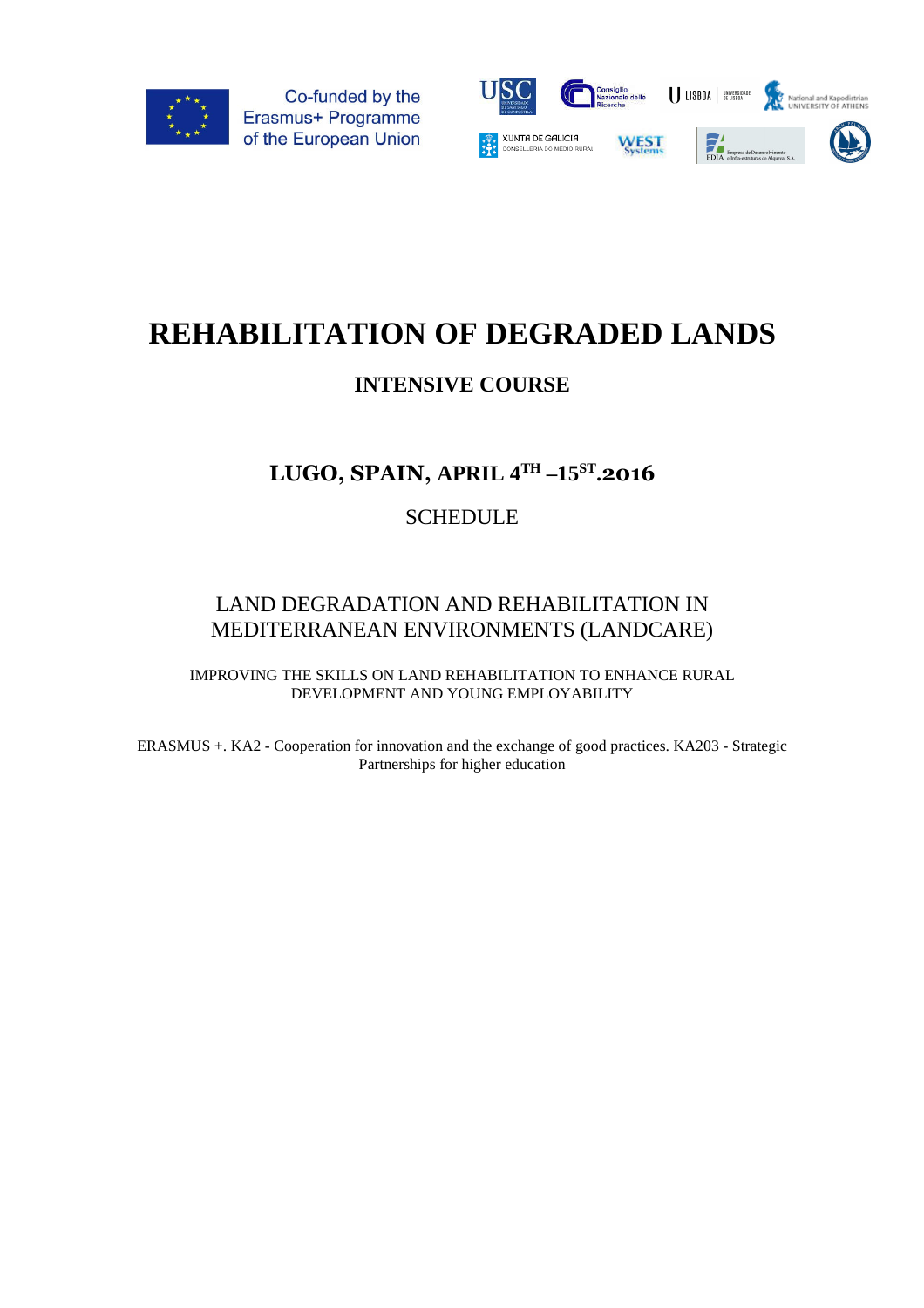



| <b>TIME TABLE</b>                      | <b>VENUE</b>                    | <b>SUBJECT</b>                                | <b>ACTIVITY</b> | <b>TEACHERS</b> |
|----------------------------------------|---------------------------------|-----------------------------------------------|-----------------|-----------------|
| SUNDAY, APRIL 3TH: ARRIVAL OF STUDENTS |                                 |                                               |                 |                 |
|                                        | Accomodation   Residence Abeiro | Residencia Abeiro, Alfonso X Sabio Str., Lugo |                 |                 |

| <b>MONDAY 4TH: PRESENTATION + INTRODUCTION</b> |                             |                                        |                                                |                                                                             |
|------------------------------------------------|-----------------------------|----------------------------------------|------------------------------------------------|-----------------------------------------------------------------------------|
| 10:00-10:30                                    | EPS / Sala Juntas           | Presentation of the project and course |                                                | Vice Rector, EPS director                                                   |
| 10:30-12:00                                    | EPS / Sala Juntas           | Course information                     | Presentation + Debate                          | Beatriz Omil (USC), Felipe-Garcia-Oliva (UNAM-USC), Agustín<br>Merino (USC) |
| 12:00-12:30                                    | <b>Break</b>                |                                        |                                                |                                                                             |
| 12:30:13:30                                    | <b>CACTUS</b>               | <b>Employability in Landcare</b>       | <b>Presentation+ Study</b><br>questions/Debate | Gloria Cruz (USC)                                                           |
| 13:30-15:00                                    | Lunch/Veterinary<br>Faculty |                                        |                                                |                                                                             |
| 15:00-17:00                                    | <b>CACTUS</b>               | Student's presentations                | <b>Presentation+ Study</b><br>questions/Debate | <b>Students</b>                                                             |
| 18:00                                          |                             | Turist visit Lugo                      |                                                | <b>Students</b>                                                             |
| 20:30                                          | Residence Abeiro            | Ice-breaking party                     |                                                | Students                                                                    |
| Accomodation                                   | Residence Abeiro            |                                        |                                                |                                                                             |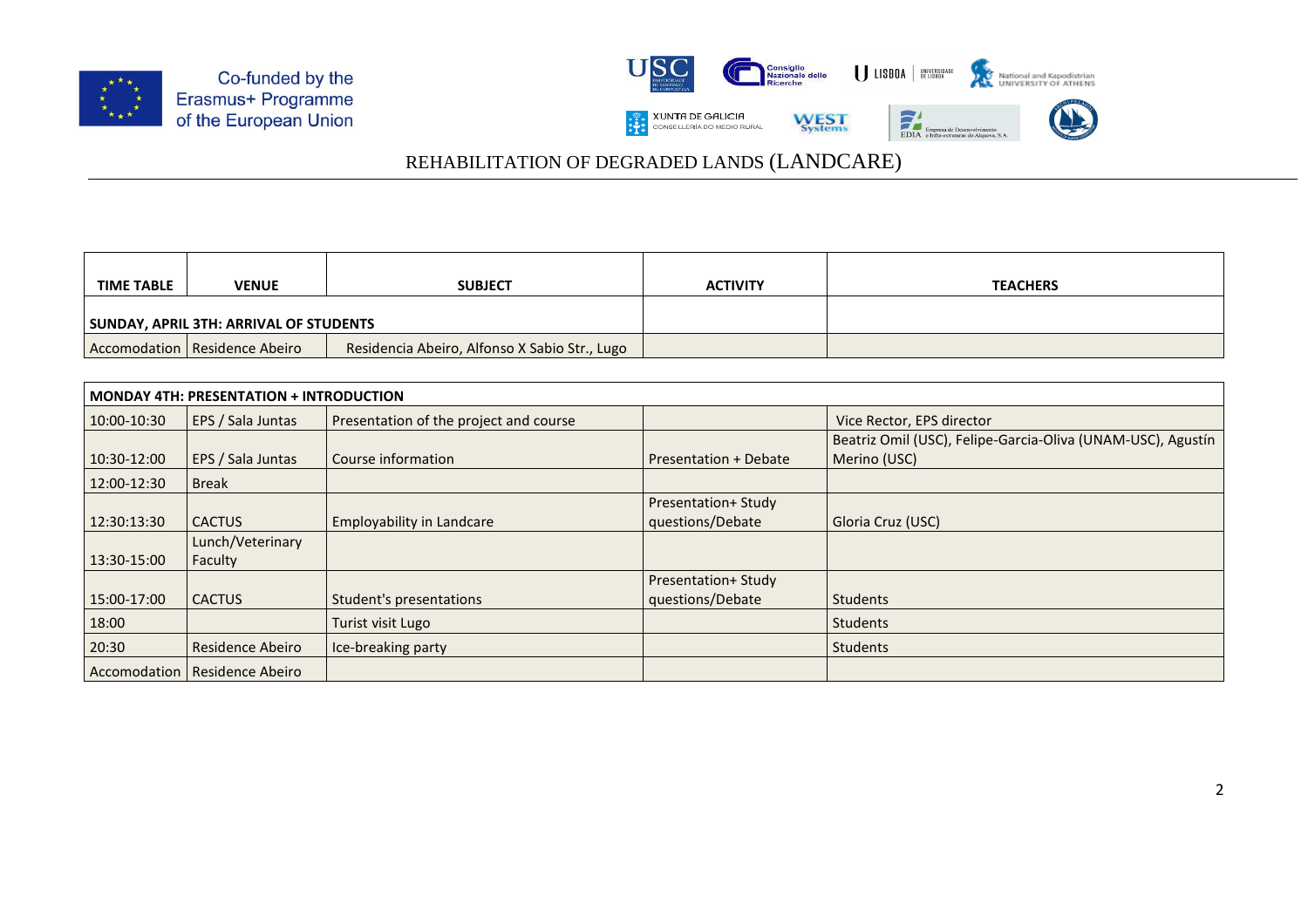



| <b>TUESDAY, 5TH: LAND USE &amp; ENVIRONMENT</b> |                                 |                                                                          |                             |                                                         |  |
|-------------------------------------------------|---------------------------------|--------------------------------------------------------------------------|-----------------------------|---------------------------------------------------------|--|
|                                                 |                                 | Land Degradation processes and Rehabilitation:                           | <b>Presentation+ Study</b>  | Felipe Garcia Oliva (UNAM), Patricia Rodríguez-González |  |
| $9:00-11:00$                                    | l CACTUS                        | general issues                                                           | questions/Debate            | (Ulisboa), Agustín Merino (USC)                         |  |
| 11:00-11:30                                     | <b>Break</b>                    |                                                                          |                             |                                                         |  |
| 11:30-12:30                                     | <b>CACTUS</b>                   | Forest Degradation: definition and quantification   Presentation+ Debate |                             | Cesar Pérez-Cruzado (USC)                               |  |
|                                                 |                                 |                                                                          |                             | Felipe Garcia Oliva (UNAM), Patricia Rodríguez-González |  |
| 12:30-17:30                                     | Lugo                            | Field trip: Land use & Soil Conservation                                 | Soil sampling, discussions, | (Ulisboa), Agustín Merino (USC)                         |  |
|                                                 | Accomodation   Residence Abeiro |                                                                          |                             |                                                         |  |

| WEDNESDAY 6 TH: SOIL CONTAMINATION |                          |                                          |                            |                                                         |
|------------------------------------|--------------------------|------------------------------------------|----------------------------|---------------------------------------------------------|
|                                    |                          | Soil contamination and rehabilitation of | <b>Presentation+ Study</b> | Grazia Masciandaro, Serena Doni (CNR), M Teresa Barral, |
| $9-11:00$                          | <b>CACTUS</b>            | contaminated sites                       | questions/Debate           | Veronica Pineiro (USC), Diego Martina (USC)             |
| $11:00-11:30$                      | <b>Break</b>             |                                          |                            |                                                         |
|                                    |                          | Soil contamination and rehabilitation of | Presentation+ Study        | Grazia Masciandaro, Serena Doni (CNR), M Teresa Barral, |
| 11:30-13:30                        | <b>CACTUS</b>            | contaminated sites                       | questions/Debate           | Veronica Pineiro (USC), Diego Martina (USC)             |
|                                    | Lunch/Veterinary         |                                          |                            |                                                         |
| 13:30-15:00                        | Faculty                  |                                          |                            |                                                         |
|                                    |                          | Soil contamination and rehabilitation of |                            | Grazia Masciandaro, Serena Doni (CNR), M Teresa Barral, |
| 15:00-17:30                        | <b>CACTUS Laboratory</b> | contaminated sites                       | Laboratory Practice        | Veronica Pineiro (USC), Diego Martina (USC)             |
| Accomodation                       | Residence Abeiro         |                                          |                            |                                                         |

| THURSDAY 7TH: WATER-LAND SYSTEMS |               |                                    |                                                |                                                                                       |
|----------------------------------|---------------|------------------------------------|------------------------------------------------|---------------------------------------------------------------------------------------|
| $9:00-11:00$                     | <b>CACTUS</b> | Rivers, wetlands, lakes/reservoirs | <b>Presentation+ Study</b><br>questions/Debate | Teresa Ferreira, Antonio Guerreiro de Brito, Patricia<br>Rodriguez-González (ULisboa) |
| $11:00-11:30$                    | <b>Break</b>  |                                    |                                                |                                                                                       |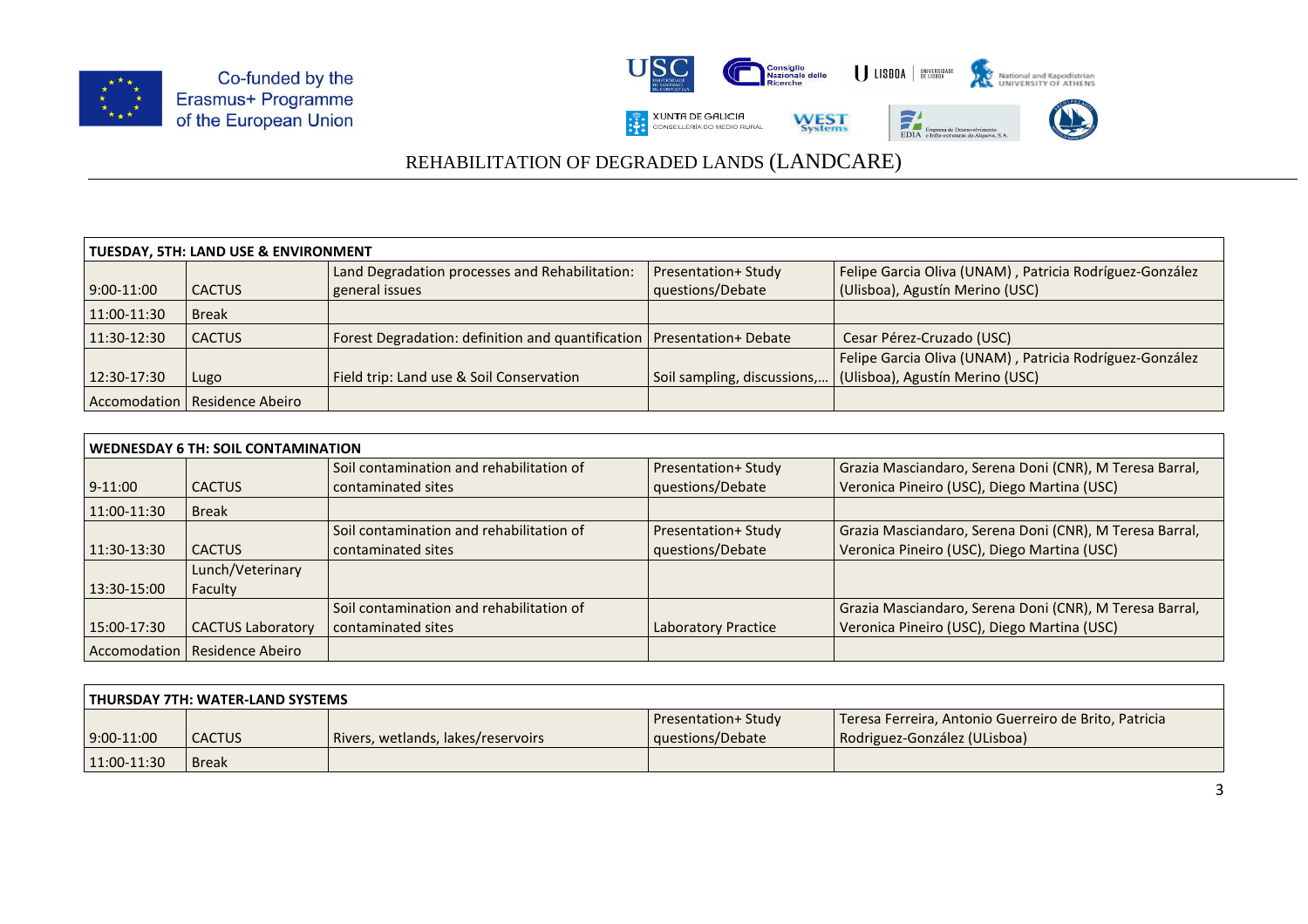



|             |                                 |                                    | <b>Presentation+ Study</b> | Teresa Ferreira, Antonio Guerreiro de Brito, Patricia |
|-------------|---------------------------------|------------------------------------|----------------------------|-------------------------------------------------------|
| 11:30-13:30 | l CACTUS                        | Rivers, wetlands, lakes/reservoirs | questions/Debate           | Rodriguez-González (ULisboa)                          |
|             | Lunch/Veterinary                |                                    |                            |                                                       |
| 13:30-15:00 | Faculty                         |                                    |                            |                                                       |
|             |                                 |                                    |                            | Teresa Ferreira, Antonio Guerreiro de Brito, Patricia |
| 15:00-17:30 | l CACTUS                        | Rivers, wetlands, lakes/reservoirs | <b>GIS Practices</b>       | Rodriguez-González (ULisboa), Ramon Díaz (USC)        |
|             | Accomodation   Residence Abeiro |                                    |                            |                                                       |

| FRIDAY 8TH: CONTAMINATION + WATER-LAND SYSTEMS (FIELD TRIP) |                                 |                                        |                            |                                                           |  |
|-------------------------------------------------------------|---------------------------------|----------------------------------------|----------------------------|-----------------------------------------------------------|--|
| Departure:                                                  |                                 |                                        |                            |                                                           |  |
| 9:00 (Res.                                                  |                                 | Field trip 2: Soil Contamination (Mine | <b>Presentation+ Study</b> | Ramón Valle (ENDESA), Beatriz Omil (USC), Ines Rodrígues  |  |
| Abeiro)                                                     | As Pontes Mine                  | reclamation)                           | questions/Debate           | (USC), Patricia Rodriguez-González (ULisboa)              |  |
|                                                             |                                 |                                        | <b>Presentation+ Study</b> | Ramon Diaz (USC) + Patricia Rodriguez-González (ULisboa), |  |
| <b>Arrival: 18:30</b>                                       | Rábade                          | Field trip 2: Water-Land Systems       | questions/Debate           | Pablo Ramil USC)                                          |  |
|                                                             | Accomodation   Residence Abeiro |                                        |                            |                                                           |  |

| <b>SATURDAY 9TH: LEISURE ACTIVITIES</b> |  |  |  |  |  |  |
|-----------------------------------------|--|--|--|--|--|--|
|                                         |  |  |  |  |  |  |
|                                         |  |  |  |  |  |  |
|                                         |  |  |  |  |  |  |
|                                         |  |  |  |  |  |  |
|                                         |  |  |  |  |  |  |
|                                         |  |  |  |  |  |  |
| <b>SUNDAY 10TH: LEISURE ACTIVITIES</b>  |  |  |  |  |  |  |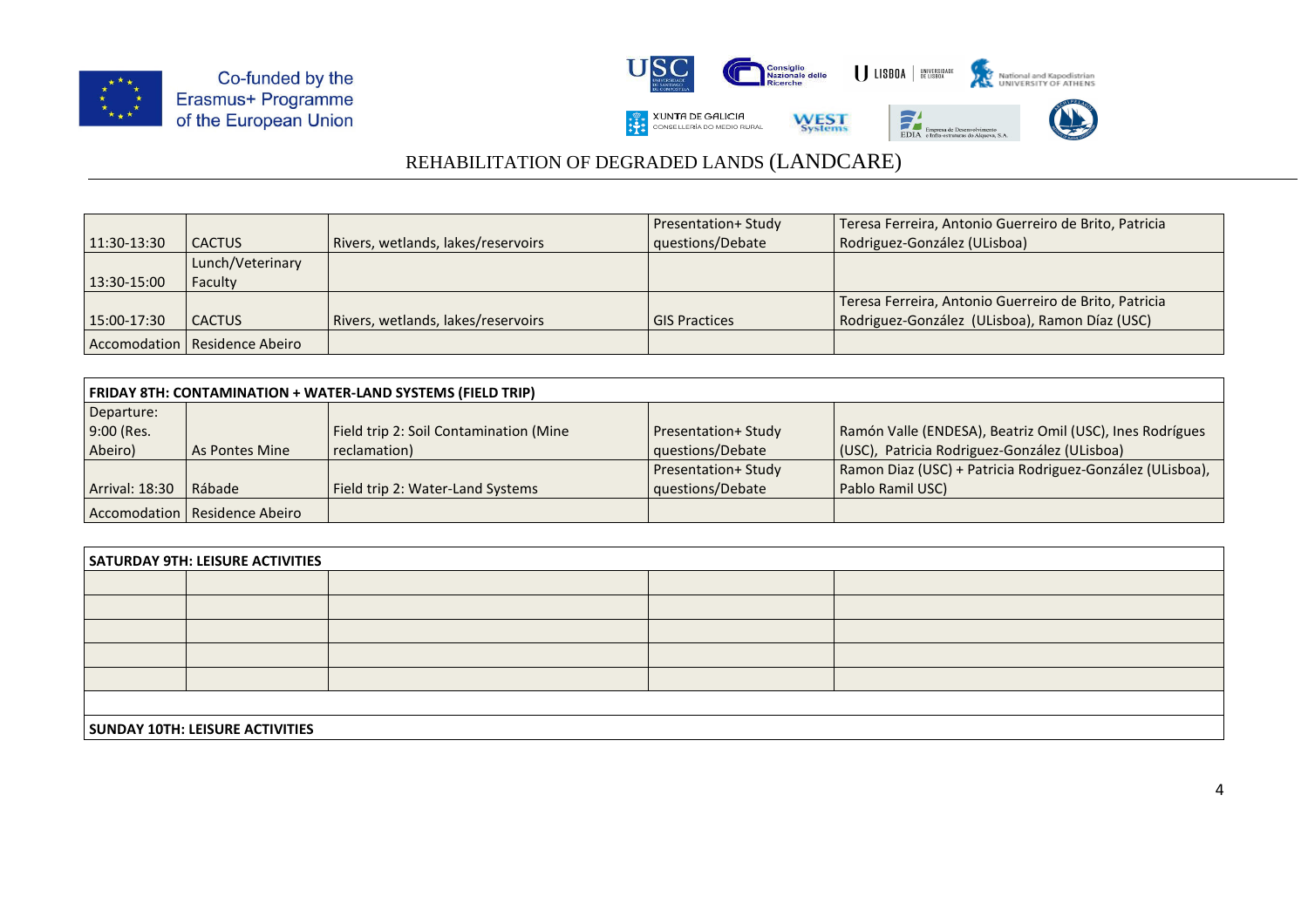



| Departure:             |                    |                                            |  |
|------------------------|--------------------|--------------------------------------------|--|
| 10:00 (Res.            |                    |                                            |  |
| Abeiro)                |                    | Santiago's Way                             |  |
| <b>Arrival: 21:00</b>  |                    | Santiago de Compostela (Turist visit-Free) |  |
|                        | Hidrobiology Field |                                            |  |
| Accomodation   Station |                    |                                            |  |

#### **MONDAY 11ST: WILDFIRE + WATER-LAND SYSTEMS (FIELD TRIP)**

| Departure:             |                    |                                             | <b>Presentation+ Study</b> | José A. Vega + Cristina Fernández, M. Teresa Fonturbel (CIF |
|------------------------|--------------------|---------------------------------------------|----------------------------|-------------------------------------------------------------|
| 9:00                   | Pedroso (Santiago) | Field trip 3: Rehabilitation after wildfire | questions/Debate           | Lourizan)                                                   |
|                        | Coca, Pontearnela, |                                             | <b>Presentation+ Study</b> |                                                             |
| <b>Arrival: 18:30</b>  | Caldas             | Field trip 3: River Bank rehabilitation     | questions/Debate           | Fernando Cobo (USC) and Rufino Vieira (USC)                 |
|                        | Hidrobiology Field |                                             |                            |                                                             |
| Accomodation   Station |                    |                                             |                            |                                                             |

| TUESDAY 12ND: COAST SYSTEMS (FIELD TRIP) |                                 |                                          |                            |                                                            |  |
|------------------------------------------|---------------------------------|------------------------------------------|----------------------------|------------------------------------------------------------|--|
| Departure:                               | Corrubedo Dune                  |                                          | <b>Presentation+ Study</b> | Pablo Ramil (USC), Ramon Diaz (USC), V. Kotinas, E Karkani |  |
| 9:00                                     | System                          | Field trip 4: Dunes + lagoon (Corrubedo) | questions/Debate           | (UoA)                                                      |  |
|                                          |                                 |                                          | <b>Presentation+ Study</b> | Pablo Ramil (USC), Ramon Diaz (USC), V. Kotinas, E Karkani |  |
| Arrival: 18:30                           | Corrubedo facilities            | Coast rehabilitation (classroom)         | questions/Debate           | (UoA)                                                      |  |
|                                          | Accomodation   Residence Abeiro |                                          |                            |                                                            |  |

| WEDNESDAY 13TH: COAST SYSTEMS + WILDFIRES |               |                      |                            |                             |
|-------------------------------------------|---------------|----------------------|----------------------------|-----------------------------|
|                                           |               |                      | <b>Presentation+ Study</b> |                             |
| 9:00-11:30                                | <b>CACTUS</b> | Coast rehabilitation | questions/Debate           | V. Kotinas, E Karkani (UoA) |
| $11:30-12:00$                             | <b>Break</b>  |                      |                            |                             |